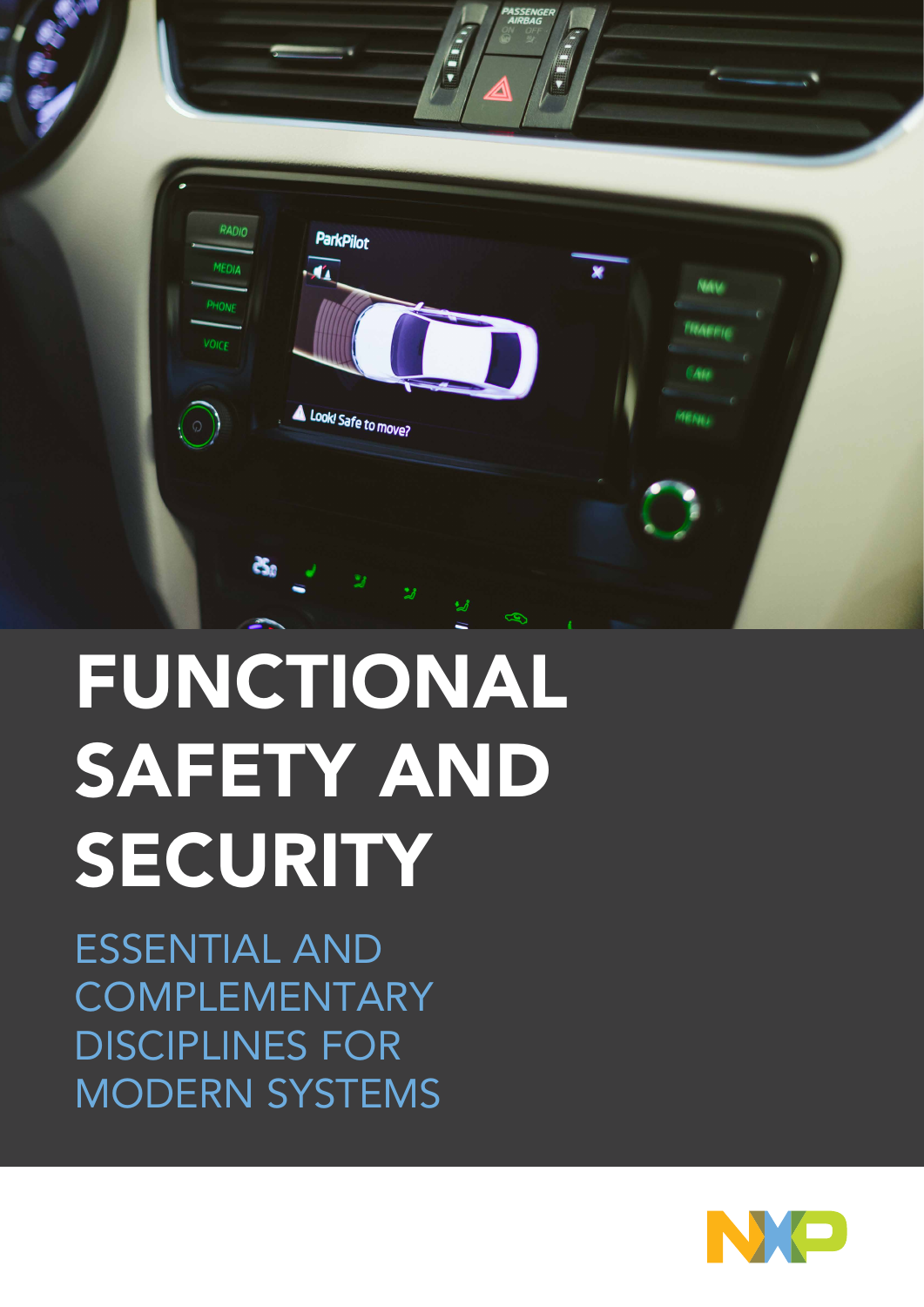Functional safety and security are well-known and important design principles in many industries. This whitepaper provides a global introduction to and comparison of the functional safety and security domains and their individual aspects. It is intended to help executives, practitioners and experts familiar with one of the two domains to broaden their knowledge of the other and to identify synergies and interdependencies. Additional whitepapers focusing on select topics in more detail will follow this publication.

### INTRODUCTION

Functional safety is a very wellestablished design principle in many industries. Its primary focus is to reduce injury or health risks to humans to an acceptable level when using technical equipment, but it also includes reducing the risk of damage to property or the environment. It addresses human errors, tool errors, typical technical failures, and often results in system monitors and redundant implementations that are robust in multiple ways. Obviously, this requires an end-to-end view in the assessment of these risks and for finding the appropriate

solutions. Functional safety reviews always involve verification and an assessment or even a certification of the effectiveness of the measures implemented on the product and process sides.

Security is also required in many industries to protect any kind of user asset from being accessed unlawfully, one way or another. These assets are manifold and include monetary assets, intellectual property rights, or any kind of private data. Protection of integrity, authenticity and availability are other objectives in security, and here we see a strong overlap with functional safety.

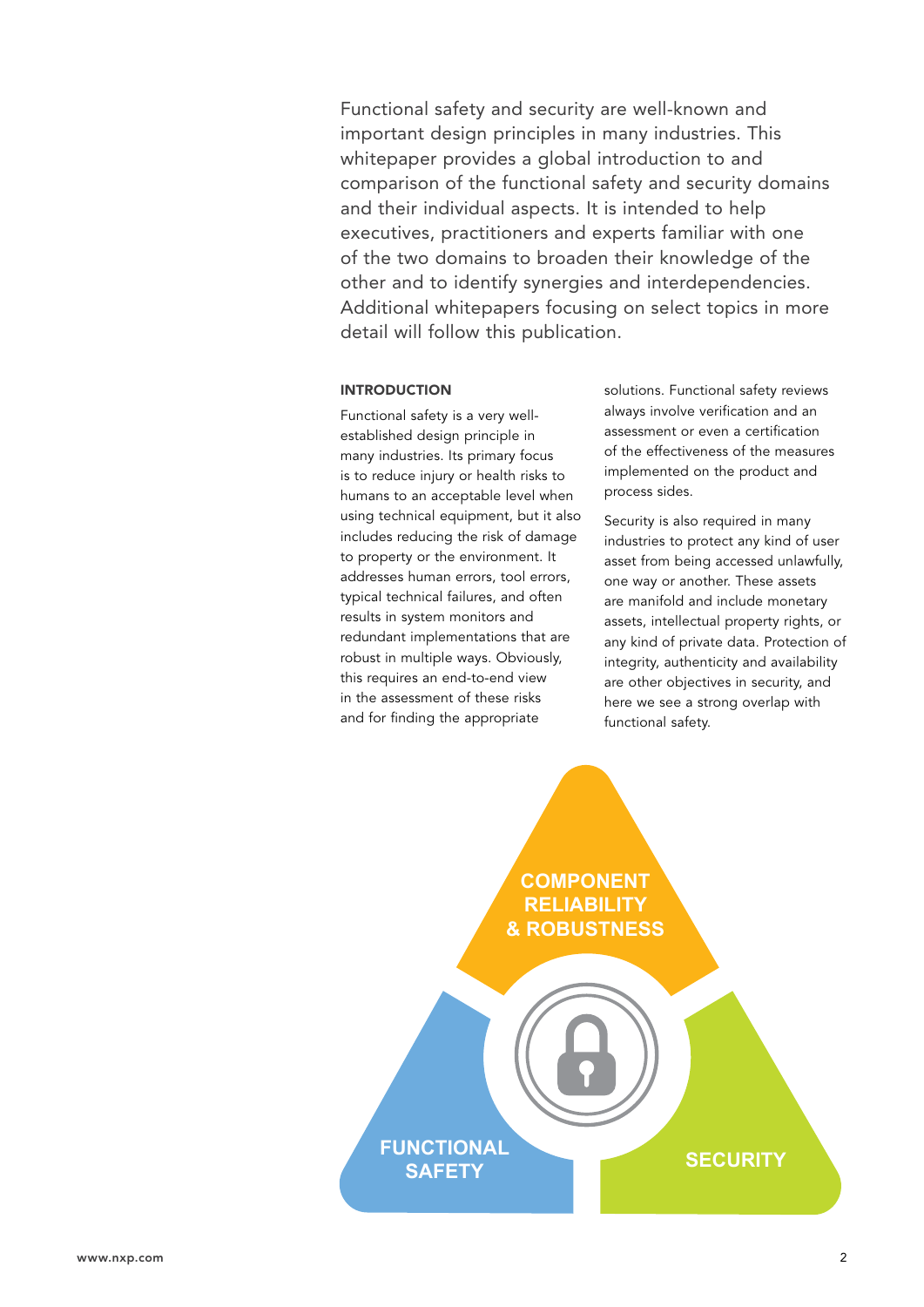

# CLOUD CONNECTIVITY CREATES NEW SAFETY AND SECURITY THREATS New cyberphysical systems need both safety and security features

Threat of remote attack

Sensitive data Control functions

## THE RELATIONSHIP BETWEEN FUNCTIONAL SAFETY, SECURITY AND SYSTEM SAFETY

As outlined above, functional safety aims to reduce the risk of unintended hazards, caused by malfunction of one or more system components, whereas security aims to reduce the risk of intentional threats, caused by humans. So, why have safety and security traditionally been separate disciplines? Is functional safety the same as safety?

Let's start with the first question. Security traditionally applies to systems that contain or process secrets or other sensitive data, such as personal devices and ICT systems. Functional safety traditionally applies to embedded systems that have a dedicated control function. These embedded systems are housed within larger electromechanical systems and they interact with the physical world around us. Due to this interaction, these embedded systems typically have strong safety requirements. A trend we see today is that these "physical" systems are increasingly connected. This connectivity enriches these systems and adds situational awareness through information exchange with nearby devices and in-thefield introduction of new features and bug fixes through over-the-air (OTA) updates. This connectivity also exposes these systems to new cyberthreats, i.e., humans may try to attack these systems remotely. There is a new, emerging category of devices with safety and security aspects. These devices are sometimes called "cyber-physical systems."

Now to the second question. It is intuitive to understand that operational safety is a must-have for physical electromechanical systems; the risk of harm to persons should be minimized during operation of the system. So how do functional safety and security relate to operational safety? Both help to achieve operational safety. Without them, unintentional hazards or intentional threats could negatively affect the functions implemented in the electronics of the system that control the operation of the system. Operational safety itself is only one aspect of safety at system level. Other aspects include electrical,

mechanical and chemical safety. Hence, system safety typically depends on operational safety, which itself depends on functional safety if electronics and software are involved. It also often depends on security, especially if the systems are connected and more easily subject to attacks by humans. The Jeep hack that occurred a few years ago is a perfect example. The hackers managed to break into the radio. Once inside the vehicle network, they could control various safety functions, including the brakes, and thus negatively affect operational and system vehicle safety.



SYSTEM LEVEL SAFETY

A much more technical and detailed comparison of functional safety and security can be found in IEC TR 63069, "Industrial-Process Measurement, Control and Automation – Framework for Functional Safety and Security." The basis for functional safety is set by IEC EN 61508, "Functional Safety of Electrical/Electronic/ Programmable Electronic Safety-Related Systems." Other standards, such as ISO 26262, "Road vehicles – Functional Safety," have built upon this original work to provide similar frameworks tailored to specific markets and applications. Similar standards are also being developed for security, including ISA/IEC 62443, "Industrial Communication Networks – Network and System Security," and ISO/SAE 21434, "Road Vehicles – Cybersecurity Engineering." Furthermore, new standards such as ISO/PAS 21448, "Safety Of The Intended Functionality (SOTIF)," are being developed to address safety at a system level.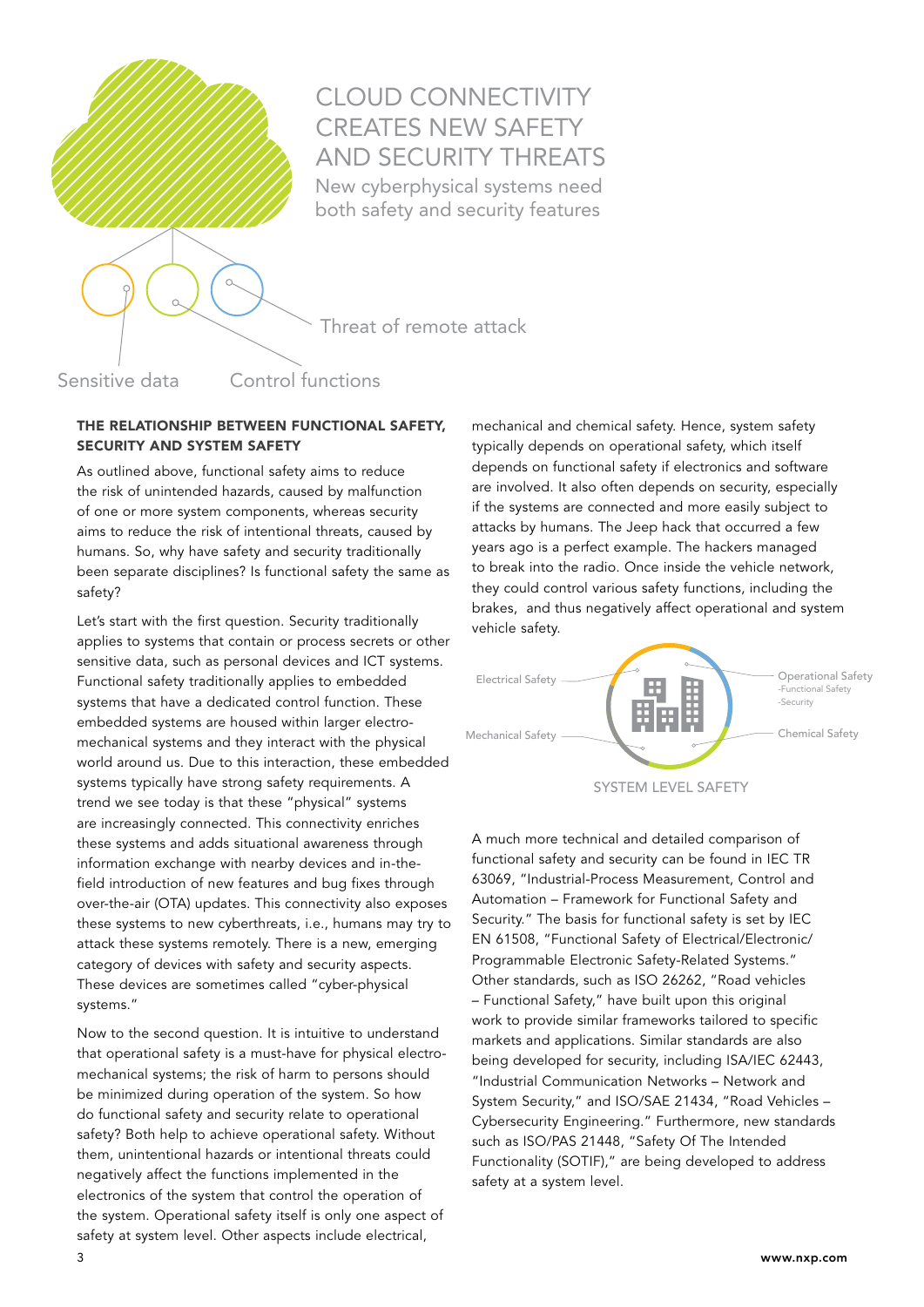#### **COMPARISON**

In essence, in order to achieve functional safety, it is important to have a holistic end-to-end view of the system in question to understand the potential risks. Indeed, any analysis of an element or a subsystem malfunction must look at it as a standalone malfunction and as the propagation of this malfunction into the system. Ultimately, the analysis must evaluate the criticality on the overall system. Likewise, it is paramount in security to make an end-to-end assessment of all relevant ways to breach the security of the system. In a typical "hack" of a system the hacker requires a number of stepping-stones before reaching the target. The aforementioned Jeep hack is a famous example in which the car radio was the initial entry point for the attack. In the end, because of all subsystems being connected to each other, the entire system was compromised, including the car's brakes. As end-to-end assessments tend to be very complex, we will still want to partition the system as much as possible to keep the scope required for the analysis as small as possible.

In functional safety as well as in security, the analysis starts with a definition of the assets that need protection. This is a straightforward act in functional safety; it is generally the health of the people exposed to the system, possibly extended to refer to an entire environment. In security, assets may differ from case to case. In the case of an electronic wallet, it is the money contained in that wallet. For a video game manufacturer, it may be their intellectual property contained in the software. In fact, the firmware of devices often contains intellectual property that needs protecting. Hence, there is an overlap in attributes protected by the two domains. They both aim to protect integrity and availability, but security's scope is broader as it also aims at protecting confidentiality and authenticity.

The next step in security is to establish a threat model and a set of attack vectors. This is where we see substantial differences between functional safety and security. First of all, notations are somewhat different: functional safety starts with a hazard analysis and risk assessment (HARA) that is conceptually comparable to a threat model

and later analyzes failure modes that are conceptually comparable to attack vectors. In the case of functional safety, there is a collection of possible user mistakes, development errors and inadvertent technical failures of the system that need to be covered. This is a more static picture and changes only slowly over time when new insights are gained, such as when new technical failure modes are discovered, new health risks are identified, or legal requirements change. The security threat model defines what type of attackers are considered. It identifies their capabilities and, in particular, how close they can get to the system, i.e., only remotely via internet, or even physically with the device in the hands of the attacker. Obviously, the assumed capabilities of the attacker have a major impact on the security solutions required. This is a major difference with functional safety for which the faults happen inadvertently and randomly during operation. In contrast, security attacks are intentional. What's potentially worse is that the attacker becomes more proficient as the attacks evolve to become stronger and cheaper over time. This is the main driving force. And it does not stop here—new attacks are found at an increasing pace all the time. The Spectre and Meltdown attacks are a famous example of when side-channel attack techniques were used creatively. These techniques were familiar to other

fields, but were applied with dramatic success to modern microprocessor architectures. All this introduces an element of time and aging to any solution, and with that also the need for periodic field updates of possibly quite large parts of the software stack to maintain the level of security required. In conclusion, we can state that both domains take a risk-based approach; the

The risk analysis for functional safety is more quantitative in nature than the risk analysis for security which relies more on estimations.

risk analysis for functional safety is more quantitative in nature than the risk analysis for security which relies more on estimations.

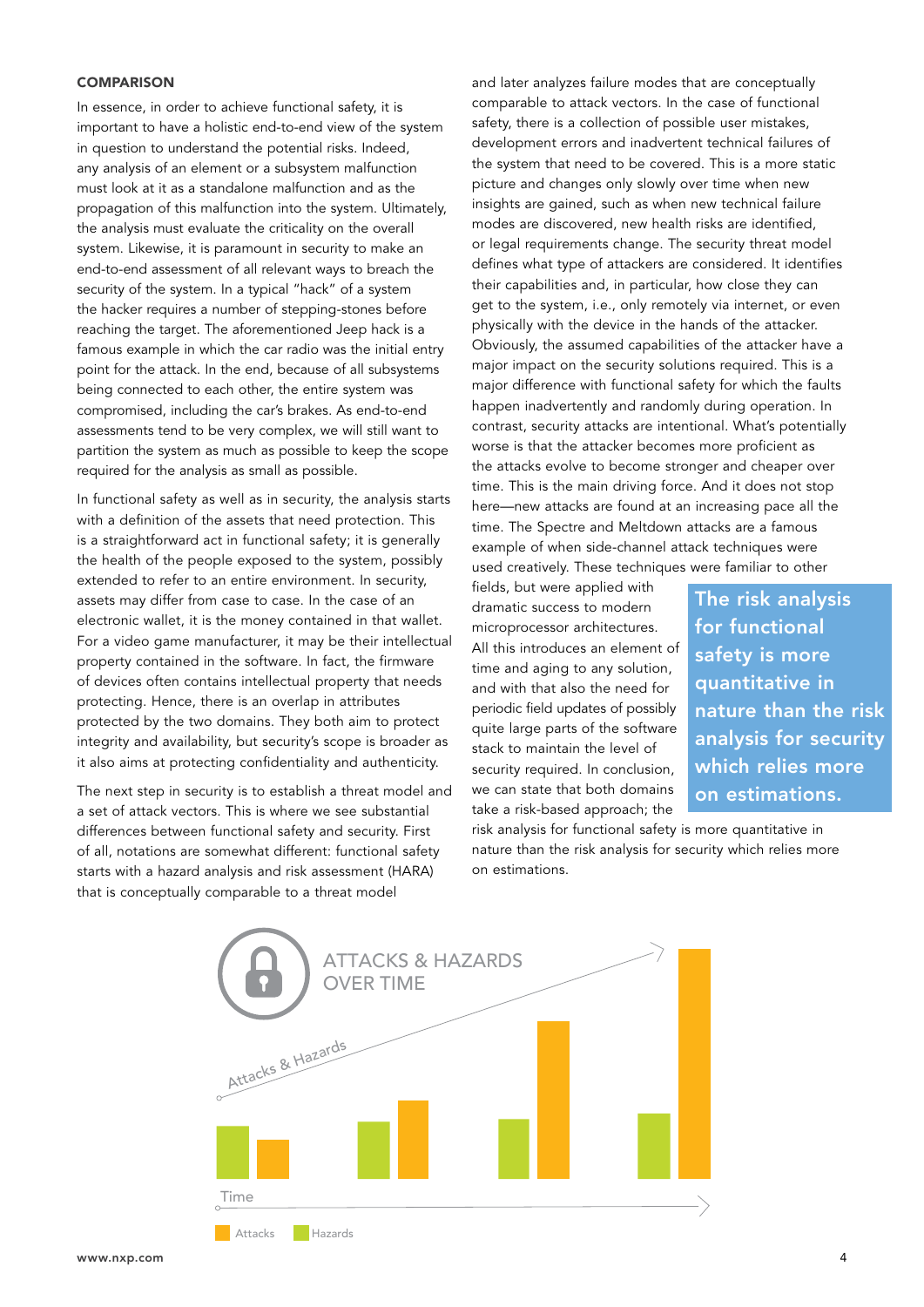Another open point is the interaction between security and functional safety and between the respective components implementing them. Issues may be caused by

Issues may be caused by unsafe or insecure component interactions, none of which may have failed and, in fact, satisfy their requirements.

unsafe or insecure component interactions, none of which may have failed and, in fact, satisfy their requirements. In particular, the reaction to a fault or incident may cause issues in other parts of the system. For example, a security subsystem that senses it may be under attack might want to reset itself and maybe even other parts of the system, including those that implement safety functions.

However, it generally is not a good idea to "blindly" do so; reset may be considered a safe and secure state, but it doesn't necessarily mean that none of the safety goals are violated. Such issues could be identified using existing hazard analysis methods, provided that there are crosschecks between security and functional safety concepts. Other issues caused by unsafe or insecure interactions of components may only be found in operation as "unknown unknowns." It is for that reason that there are initiatives that investigate whether existing methodologies, possibly from outside of the two domains, could be used to identify and eliminate or mitigate such issues early in the development process. One idea is to apply system theoretic process analysis (STPA) which, unlike the traditional hazard analysis methods, can be started in early concept analysis to assist in identifying safety and security requirements and constraints. The idea here is to design safety and security into the larger system architecture and design, starting with a global analysis in the early phases, and refining it in later phases when the system design is refined and more detailed design decisions are made.

The solutions to meet these design principles are usually cast in safety/security functions that need to be implemented. The substantial overlap of security and safety functions is one of the most obvious targets for synergy between the two disciplines. An analysis of acceptable remaining risks is also needed, as there is always a residual remaining risk no matter what precautions are taken. In security, the acceptable remaining risk is often expressed as a minimum number of points every attack needs to score in a suitable attack rating metric. In functional safety residual risks are evaluated with a failure mode effect and diagnostics analysis (FMEDA), which results in a probabilistic metric of hardware random fault (PMHF), checked against a target value defined by the necessary safety integrity level (SIL).

This brings us to the next commonality: in functional safety, as well as in security, it is good practice to perform a verification of the claimed properties. This is done with a set of tests that are as thorough and complete as

possible performed during the design stage, but also later during the production of the product. At advanced levels these tests will also involve formal proof of the claimed properties.

Both domains apply similar roles and process steps. For example, both domains require concepts and architectures to be defined by experienced architects to prevent common mistakes, reviews to be performed by independent reviewers and assessments by security and safety assessors to confirm that functional safety and security goals have been achieved. Both domains require expert know-how and experience with a typically steep and long learning curve; however, the expertise and experience is different for the two disciplines. Still, someone with good knowledge and expertise in one discipline will be able to get started more quickly in the other discipline, though they still will not immediately be an expert. Therefore, training is essential for both domains. Typically, a combination of classroom and on-the-job training is offered to grow talent. Furthermore, we see a

growing consensus that a single team or expert cannot efficiently handle both domains in parallel. The trend is therefore to establish close links between both domains and expert teams, and to have regular interaction and alignment between them throughout both processes. Safety goals may be inputs to security process, and security countermeasures may need to be validated by functional safety experts in close and iterative loops.

Lastly, organizations need the right mindset to continuously improve awareness and to effectively address both domains. This mindset should stem from the organization leaders to help build and nurture the safety and security culture.

Lastly, organizations need the right mindset to continuously improve awareness and to effectively address both domains. This mindset should stem from the organization leaders to help build and nurture the safety and security culture.

When we look at regulation, then the picture is quite different between (functional) safety and security. Safety regulation is in place for many markets – including aviation, railways, road transportation and medical applications – and compliance is typically enforced through type approval. Currently, legal requirements are often poorly developed for security, although there are initiatives for select markets. One such example is that the World Forum for Harmonization of Vehicle Regulations (UNECE WP. 29) is developing a new International Whole Vehicle Type Approval (IWVTA) scheme that includes security regulation. Under this scheme, which Europe plans to adopt and enforce in 2022/2024, a certified cybersecurity management system (CSMS) becomes a prerequisite for vehicle manufacturers (OEMs) to achieve type approval for new vehicles. Furthermore, suppliers will be required to provide evidence of compliance to the OEM.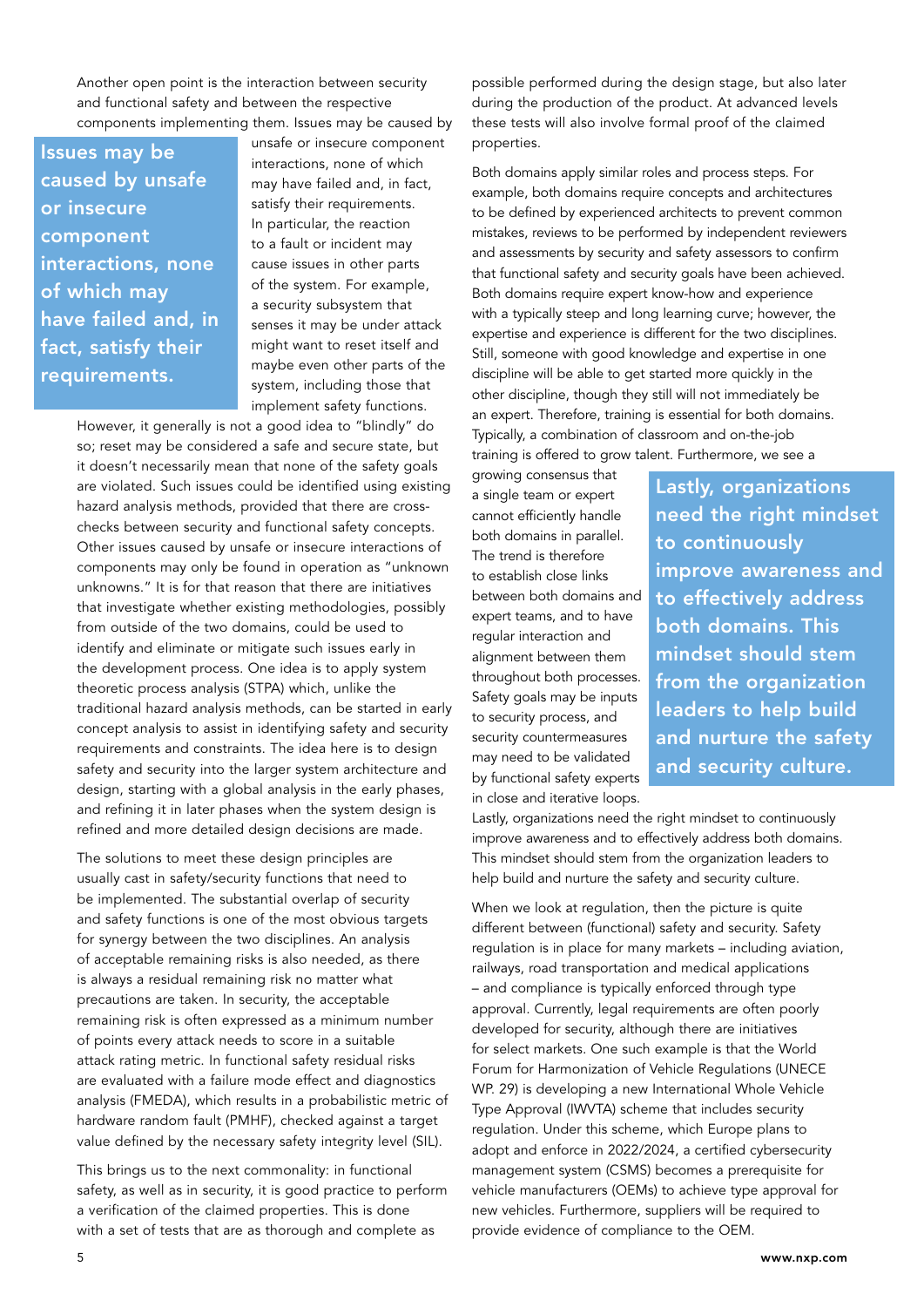Compliance is a good and sometimes necessary step, but may not be sufficient. In both disciplines, it is easy to make claims, but it's less easy to validate those claims. It is therefore common practice for both design principles to give customers more independent assurances of the quality and effectiveness of all the implemented measures. Firstly, an organization can be certified by an accredited third-party for compliance with engineering standards. This process certification is the major trend in the automotive industry and the intent of the ISO 26262 and ISO/SAE 21434 standards. We expect the same trend in the industrial market (IACS) with IEC 61508 and ISA/IEC 62443, and possibly in other markets, too. Secondly, product certification can be applied to provide assurance that the products fulfills its security and/or safety objectives. This can be applied for functional safety. However, self-assessment is also allowed by the standards, provided that the assessor within the own organization has sufficient levels of independence and expertise. In larger companies, which usually have centralized functional safety teams with sufficient expertise and experience, the practice is to move away from product certification in favor of performing confirmation measures in-house.

There are currently a few industries that require product certification for security. The most notable examples are the banking industry with EMVCo standards and countries with the Common Criteria standard (e.g., France). Also, some areas of governmental interest, such as travel documents, passports, ID cards, etc., often require a

Common Criteria certification with assurance levels defined in the EAL metrics. Yet, for the much larger field of IoT, certification of security claims made for products are still in their infancy. It could, however, be expected that this will change over time as security becomes more and more critical for virtually every infrastructure. The privacy laws now enforced in Europe are a first example of this trend. Arm® has recently launched a proprietary PSA certification scheme for subsystems used in IoT products. NXP founded an industry consortium that created the SESIP evaluation methodology/certification scheme which addresses an even larger and more comprehensive part of the system stack in IoT products than PSA does.

Despite concept, design, implementation and confirmation reviews by independent experts throughout the development phase, possibly extended by process and product certification, incidents with products in the field can never be fully excluded. This is the case for both disciplines, and in both cases, there is usually pressure to quickly identify the root cause and define and implement mitigation strategies and solutions to address these, as the real-life impact may be significant. Furthermore, it is useful to monitor devices in the field for anomalies. It is for that reason that a security operations center (SOC), a concept stemming from the information technology (IT) world, is now also being considered and, in some cases, already implemented for operational technologies (OT) such as connected vehicles and industrial systems.

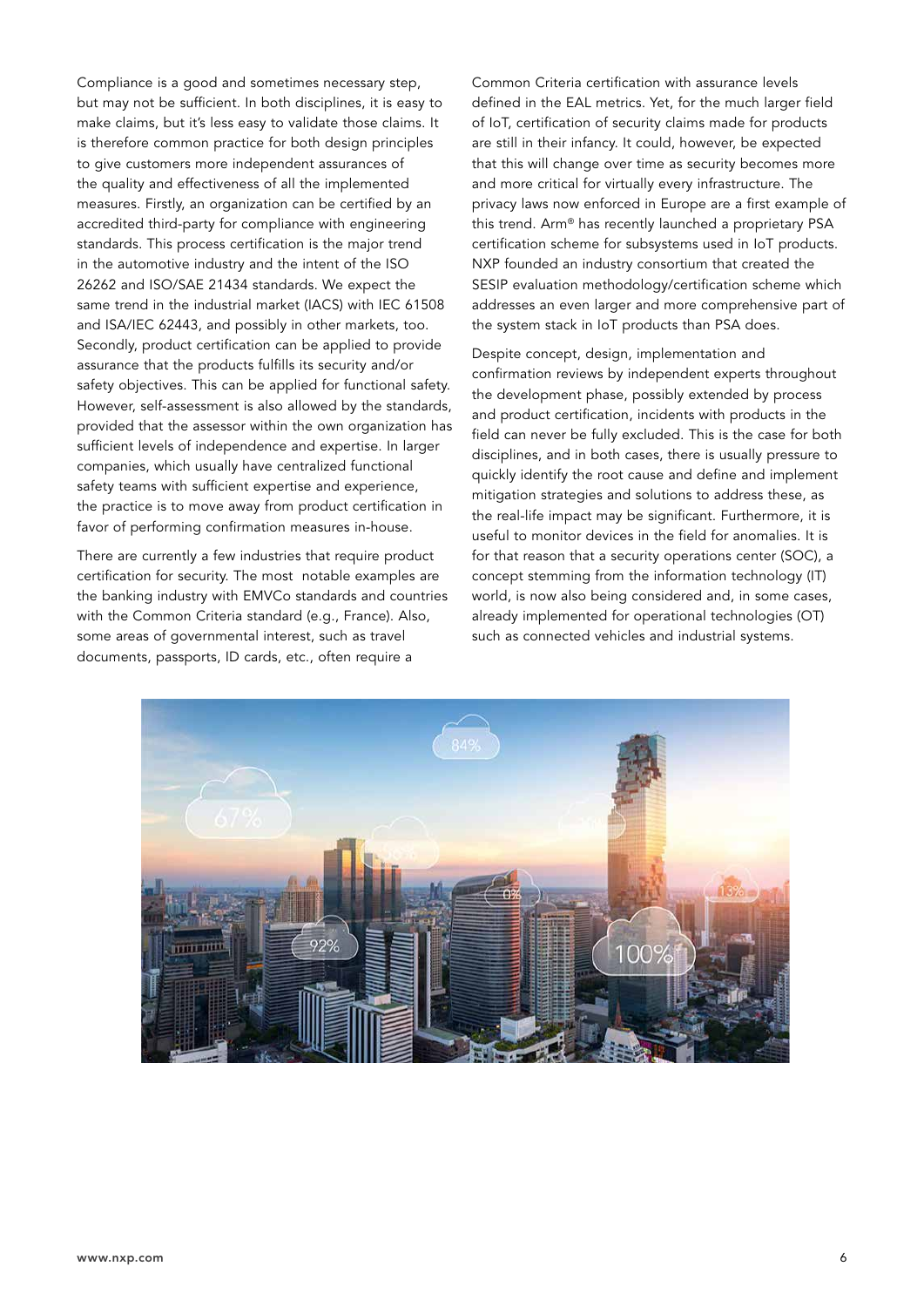Monitoring is also being considered for safety, especially in the context of SOTIF to detect for unknown unknowns. However, there are also differences; security has to deal with an evolving landscape, in which new threats and attacks occur regularly and where existing ones become easier and cheaper to mount. It is for that reason that organizations should also implement threat monitoring to stay ahead of the curve.

#### **CONCLUSION**

There is a clear need for companies to master both disciplines and drive alignment between them. The similarities between functional safety and security are surprisingly strong. This should help anybody with good knowledge and expertise in one area to get a head start in the other field. There are also many potential opportunities for synergies due to these similarities. However, there are also significant differences that can be spotted once taking a closer look at the various aspects of the two domains. The main difference lies in the fact that security is a more dynamic field, with new attacks being invented all the time, and at an increasing pace. Also, the malicious intent of an attacker and their dedication to find weaknesses and exploit them has a huge impact on the nature of the security solutions that are required. By the same token, this also means that security is a rather fast-moving target. Any proposed solution needs to be revisited and possibly updated and verified on a regular basis. Also, because of the ever-increasing complexity and sheer number of connected products within a single ecosystem, the scope of such an analysis keeps changing and widening. To this end, appropriate mechanisms need to be in place, quite possibly involving more than one company along the value chain of a product. However, the autonomous driving challenge will lead to a more dynamic environment